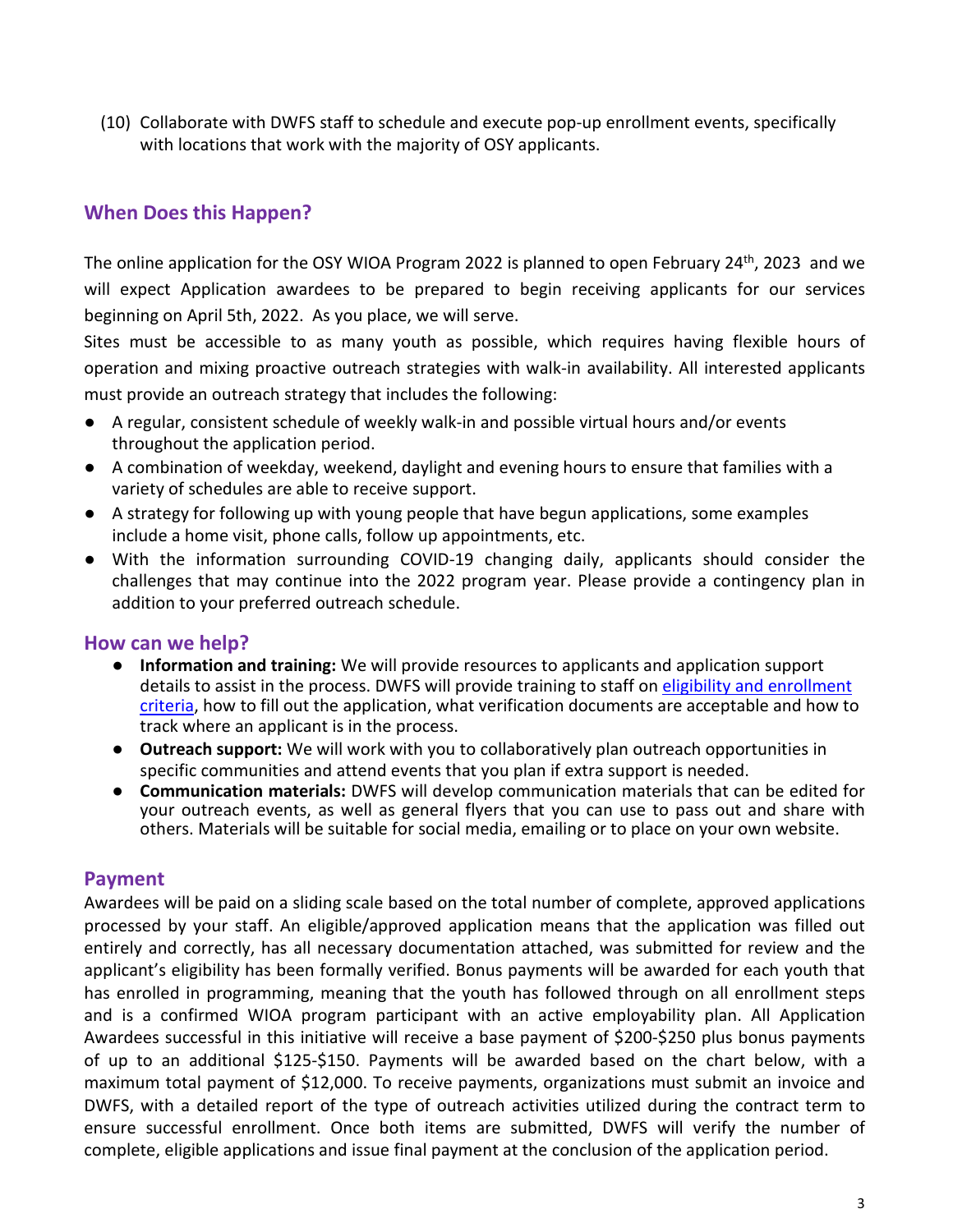| <b>Eligible applications processed</b> | <b>Payment per</b><br>Complete Applicant | <b>Payment per</b><br><b>Enrollment</b> | Incentive per for<br>application and<br>enrollment before<br>4/29/2022 |
|----------------------------------------|------------------------------------------|-----------------------------------------|------------------------------------------------------------------------|
| $0 - 15$                               | \$200                                    | \$100                                   | \$25                                                                   |
| 16-30                                  | \$250                                    | \$125                                   | \$25                                                                   |

# **Who can apply?**

Organizations located in Lancaster and Saunders County that are equipped with computers and/or mobile devices and have the space and staff to help larger groups of youth are encouraged to apply. Preference will be given to organizations that have complimentary services to young people who are not attending school, and are basic-skills deficient, unemployed or underemployed. Other targeted populations include homeless out of school youth, aging out of foster care, pregnant and parenting out of school youth, and justice involved out of school youth. Preference will also be given to organizations that are located in close proximity to public transportation. These may include nonprofits, schools, libraries, government offices and other types of organizations that meet the application criteria.

Special consideration will be given to applicants with locations or mobile sites in underserved neighborhoods in Lancaster and Saunders Counties and the City of Lincoln. We want to continue serving the communities that we have historically served.

#### **How to Apply**

Applications must be submitted by 陋图 th, 2022 at 5:00 PM. Late or incomplete applications will not be considered. Emails should have the subject line "[Organization name] OSY Partner Application." Applications should contain the following information:

- **1. Completed Cover Sheet and Organizational Profile –** see Appendix A
- **2. Description of Outreach Strategy –** *Maximum 2 Pages*
	- Please outline how you are planning to promote the program and to drive eligible youth to your application support site and to the online application. Please indicate if you have an existing base of youth attached to your organization and the number of youth you anticipate being able to engage. Please indicate on a weekly basis how many youth you anticipate referring between project start and June 30, 2022. Strong applicants will also list any committed partners that will assist with the application process.
	- Specify your schedule for walk-in, appointment and virtual availability. This may be a draft that you can confirm later if selected for a contract.
	- Describe your proactive outreach strategy to reach youth where they are through events or partners.
	- Describe your methods for following up with applicants.

**Timeline:** Please note that the training and application dates are tentative.

Release of RFP: 02/24/2022 Application Due Date: 04/12/2022 Selection of Outreach Partners: 04/19/2022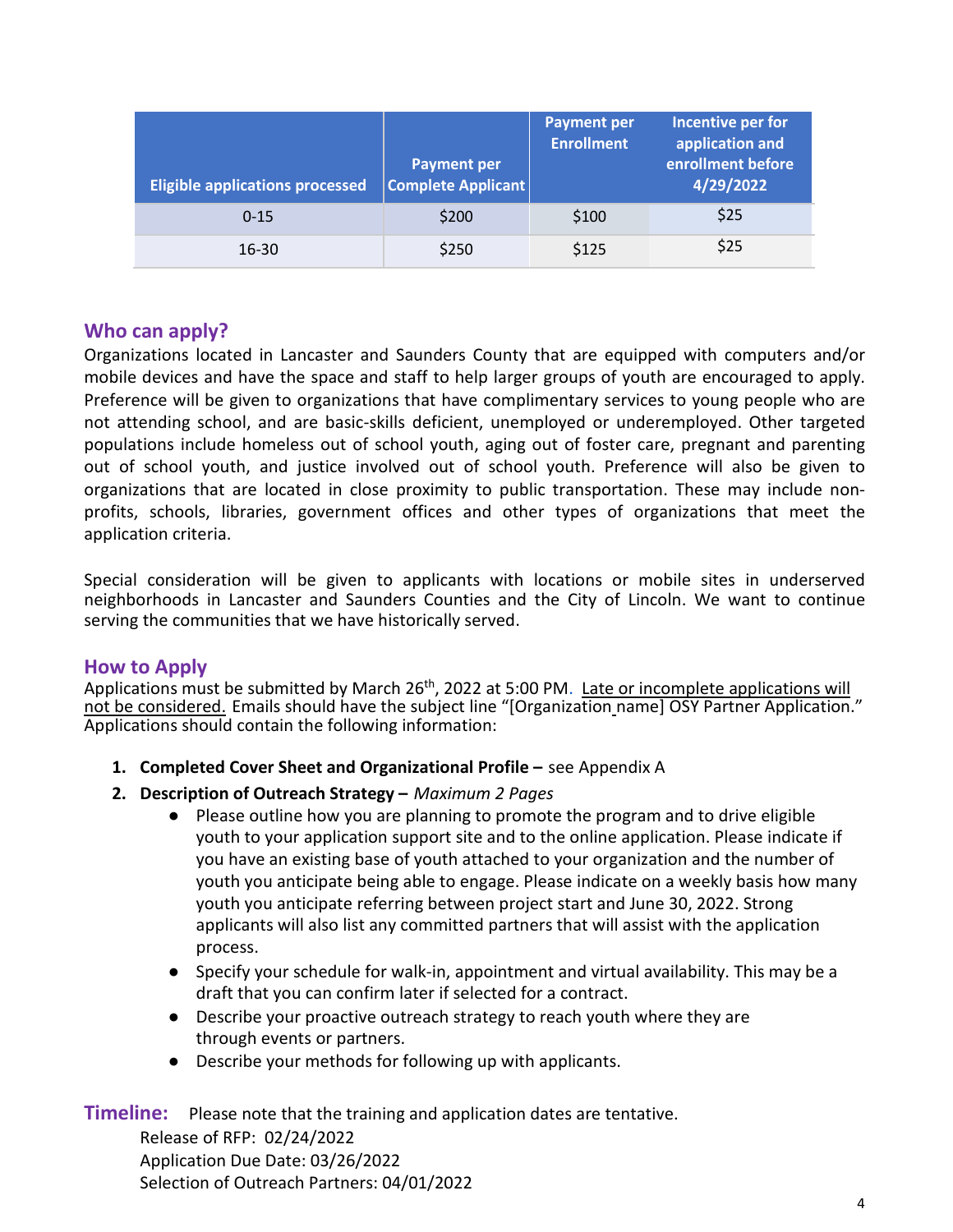Mandatory training of Outreach Partners: 04/22/2022

//// Application Open Dates: 02/24/2022 Expected Start Date for Outreach Partners: 04/26/2022 Expected Review date for possible extension: June 1, 2022.

## **Review and Selection Process**

The DWFS Review Committee will score applications based on geography, description of outreach strategy, past performance as an Outreach Partner (if applicable) and reach with youth. The number of applications selected will depend on the availability of funding.

DWFS will require selected entity to provide all mandatory documents as required though RFP processes in the future.

## **Final award will be contingent upon:**

- Successful negotiation of a contract, which shall include terms and conditions that are usual and customary as determined by DWFS its sole discretion.
- Acceptance by the proposer of the contract terms and conditions.
- Satisfactory verification of past performance and systems (e.g., financial), where applicable.
- **Availability of funding.**
- **Complete and timely submittal of necessary application documents, as requested by DWFS.**

# **Submission**

All vendors interested in submitting a response to this Application to provide services must notify DWFS of its intent to respond via email to Amber Knapp, [aknapp@dwfs.us,](mailto:aknapp@dwfs.us) by 5:00 p.m. CST on April 12, 2022.

Bidders must submit one electronic copy of the response to this application by the due date indicated to Amber Knapp, Project Director, at DWFS, to the email address above.

Responses must include the following components and meet identified page requirements.

- 1. Request for Application Cover Sheet (Appendix A page 1)
- 2. Completion of OSY Outreach Partner 2022 Organizational Profile (Appendix A page 2)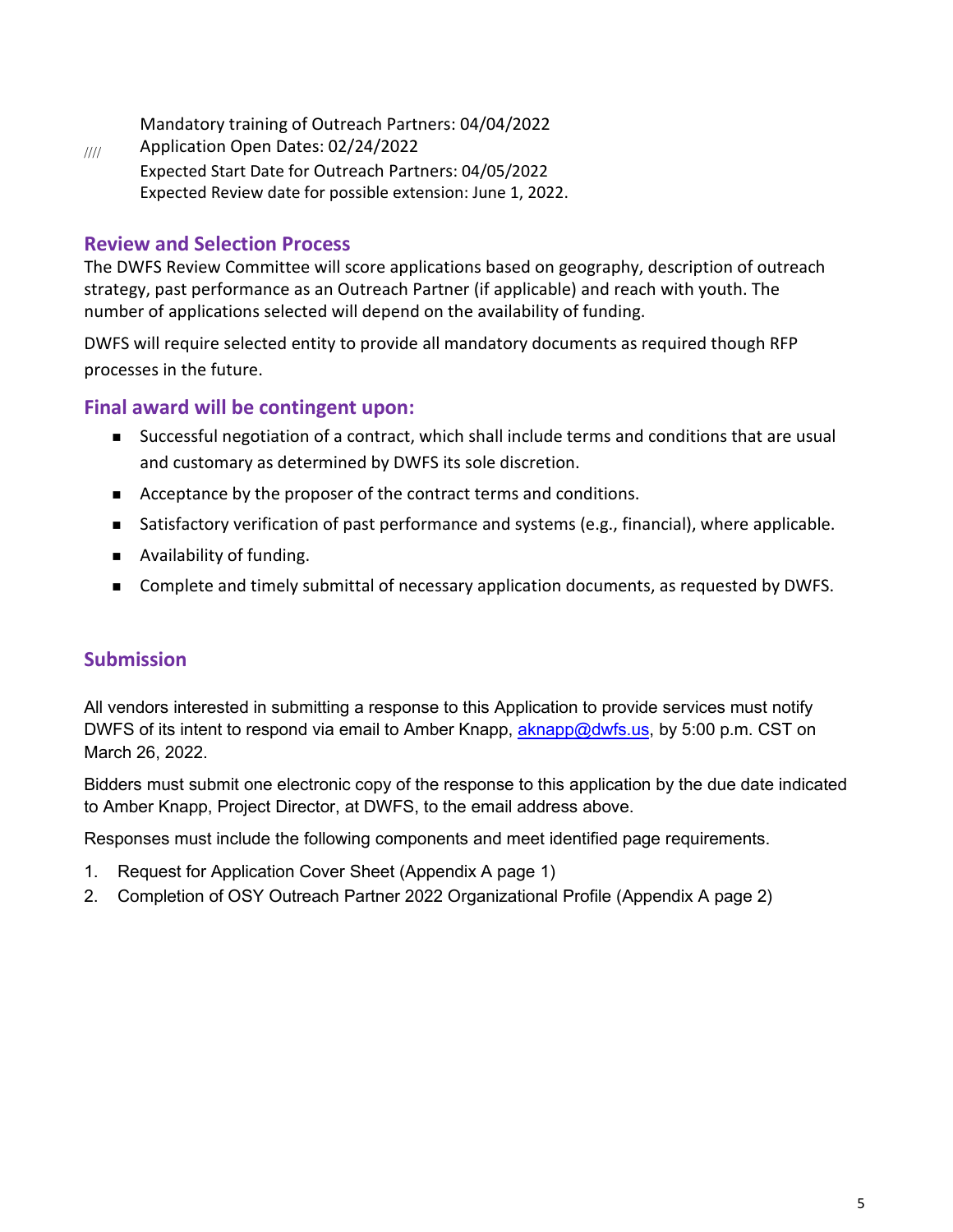# APPENDIX A Request for Applications Cover Sheet

| A. Contact Information |  |                                      |
|------------------------|--|--------------------------------------|
|                        |  |                                      |
|                        |  |                                      |
|                        |  | State: ________ Zip Code: __________ |
|                        |  |                                      |
|                        |  |                                      |
|                        |  |                                      |
|                        |  |                                      |

## **B. Legal Information**

Type of organization: For-profit: ☐ Non-Profit: ☐ Government: ☐ Education Institution ☐:

Federal Employer Identification Number (FEIN): \_\_\_\_\_\_\_\_\_\_\_\_\_\_\_\_\_\_\_\_\_\_\_\_\_\_\_\_\_\_\_\_\_

Please provide your curren[t DUNS Number:](https://www.dnb.com/duns-number/get-a-duns.html)

Please provide your current [CAGE Code:](https://cage.dla.mil/) \_\_\_\_\_\_\_\_\_\_\_\_\_\_\_\_\_\_\_\_\_

- **C. Requirements / Documents** *(applications submitted without these documents will be considered incomplete, please see associated links for more information and instructions as to how to acquire them) Please note that a single copy of all requirements below must be submitted for EACH Partner, in addition to the lead applicant (if applicable).*
	- ❏ Registration in the [System for Award Management\(](https://www.sam.gov/SAM/)SAM)
	- ❏ Certificate of Liability Insurance
	- ❏ Certificate of Worker's Compensation Insurance
	- ❏ W9

#### **D. Additional Requirements**

- ❏ Agree to Use DWFS's protocol for invoicing and reports.
- $\Box$  By submitting your application you certify that you are compliant with the following [WI state](https://www.health.pa.gov/topics/Documents/Administrative/contractor_integrity_provisions_7-30-10_doc.pdf) [integrity policy.](https://www.health.pa.gov/topics/Documents/Administrative/contractor_integrity_provisions_7-30-10_doc.pdf) If you are not, please submit along with your application a written explanation of why such certification cannot be made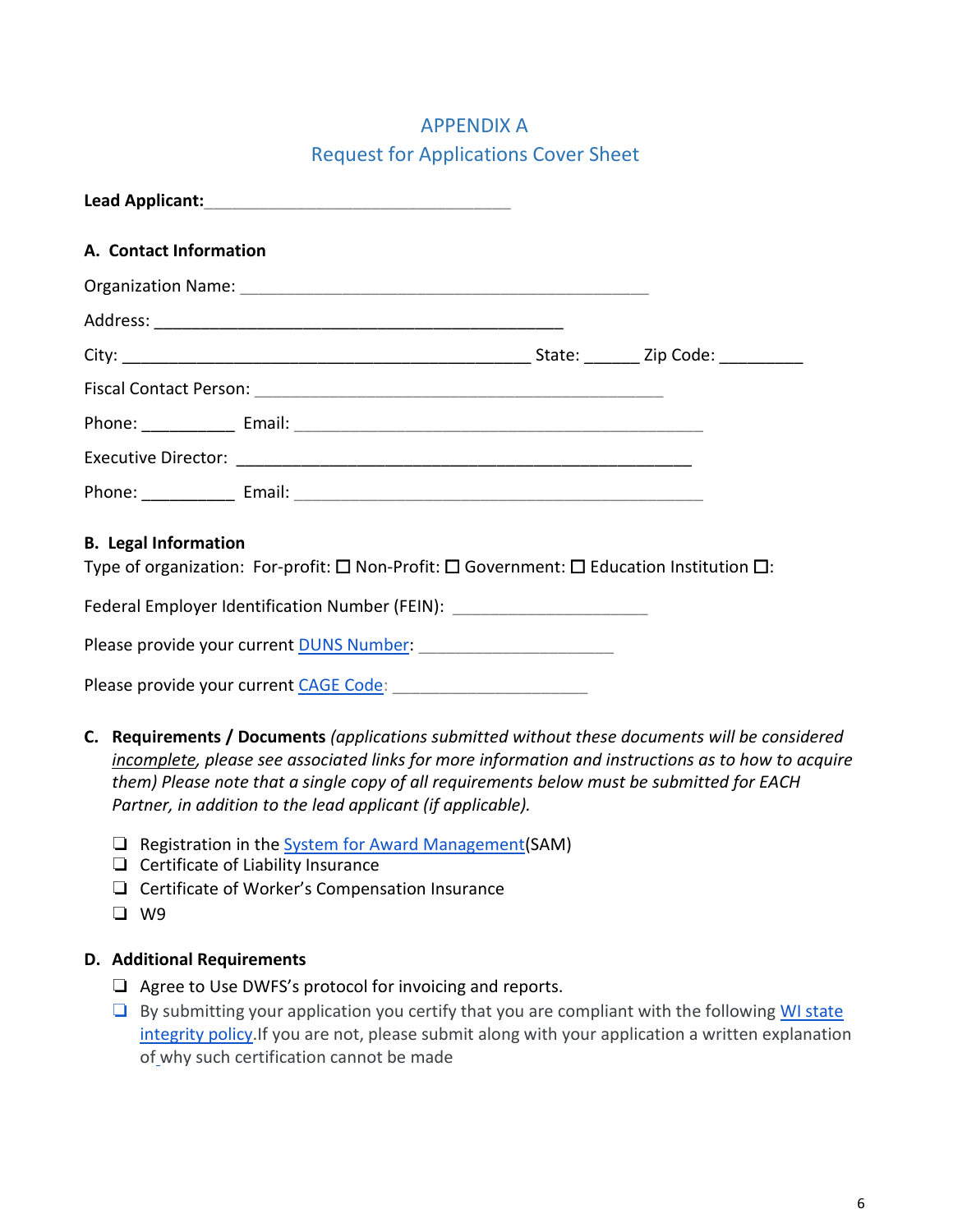#### OSY Outreach Partner2022 Organizational Profile

| A. Contact Information                                                                                                                                                                                                         |  |
|--------------------------------------------------------------------------------------------------------------------------------------------------------------------------------------------------------------------------------|--|
|                                                                                                                                                                                                                                |  |
|                                                                                                                                                                                                                                |  |
|                                                                                                                                                                                                                                |  |
| Phone: The control of the control of the control of the control of the control of the control of the control of the control of the control of the control of the control of the control of the control of the control of the c |  |

Has your organization served as a OSY Outreach Partner before? Yes: □ No: □

#### *B.* **Organizational Overview and Capability**

Please provide your mission statement and how it closely links to the work sought after by this application:

Provide your organization's experience working with youth ages 18-24:

**Proposed Location of Outreach Partner Support:** (If proposing multiple sites, please list each separately) Address: \_\_\_\_\_\_\_\_\_\_\_\_\_\_\_\_\_\_\_\_\_\_\_\_\_\_\_\_\_\_\_\_\_\_\_

City: Click here to enter text. Zip Code:

Resources that will be available to youth at this location during the application period: Number of rooms: Number of computers/tablets: Number of staff: Number of youth that can be assisted at full capacity on any given day:

#### **By signing below, my organization commits to:**

- A regular, consistent schedule of weekly walk-in hours and/or events throughout the application period.
- A combination of weekday, weekend, daylight and evening hours to ensure that young people with a variety of schedules are able to receive support.
- Accurately communicating WIOA youth program services and benefits and ability to identify and share eligibility criteria with youth and their families if needed.